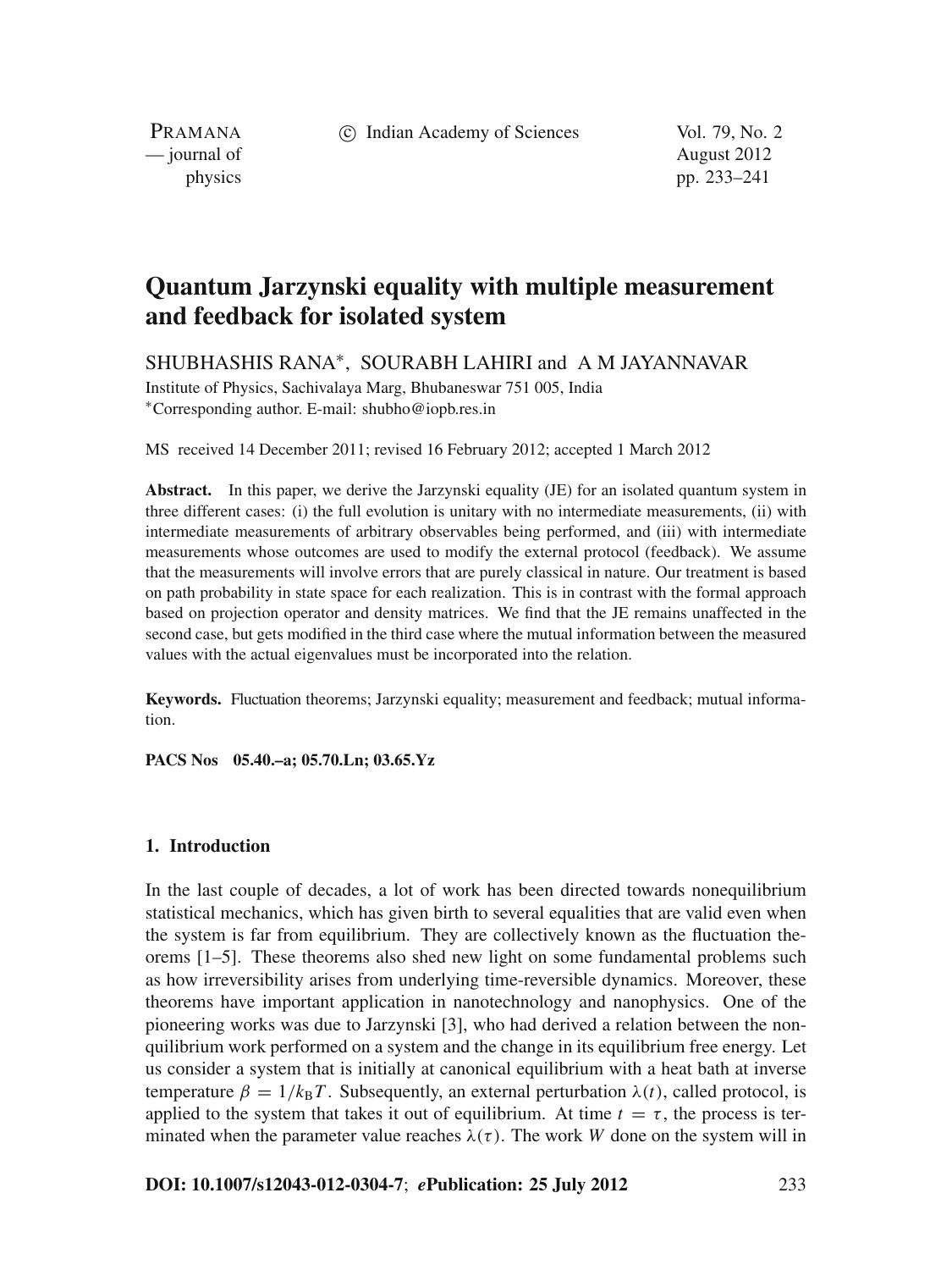general vary for different phase-space trajectories, owing to the randomness of the initial state and thermal fluctuations due to coupling with the environment during the evolution. The Jarzynski equality (JE) states that,

$$
\langle e^{-\beta W} \rangle = e^{-\beta \Delta F}.
$$
 (1)

Here, the angular brackets denote ensemble averaging over a large number of repetitions of the experiment.  $\Delta F \equiv F(\lambda(\tau)) - F(\lambda(0))$  is the difference in the equilibrium free energy of the system between the final and the initial states. The JE has been extended to quantum domain [6] in the presence of measurement [7] and feedback [8,9]. JE in the presence of feedback has also been verified experimentally [10]. Quantum feedbacks are important in nanosystems or mesoscopic systems and can be applied to produce the cooling of nanomechanical resonators and atoms [11,12].

In our present study we derive quantum extended JE with multiple measurements and feedback for an isolated system. Our treatment is based on path probability in state space for each realization as opposed to formal approach dealing with projection operator and density matrices [8,9]. All the results are simple extensions of the theorems for fixed protocol, and the latter in turn depends on the principle of microscopic reversibility. It may be noted that only with the choice of von Neumann-type measurements, corresponding to the measurement operator  $\prod_j \equiv |j\rangle\langle j|$ , the earlier approaches reduce to the present approach. Here,  $|j\rangle$  is an eigenstate of the measured observable.

For the quantum case to obtain the work values, we perform measurement (von Neumann-type) of system energies (or Hamiltonian  $H(t)$ ) at the beginning and end of protocol. The measured energy eigenvalues are denoted by  $E_{i_0}(\lambda(0))$  and  $E_{i_0}(\lambda(\tau))$  and the corresponding instantaneous eigenstates by  $|i_0\rangle$  and  $|i_\tau\rangle$  respectively. The work done on the system by changing external protocol  $\lambda(t)$  is given by

$$
W = E_{i_{\tau}}(\lambda(\tau)) - E_{i_0}(\lambda(0)).
$$
\n<sup>(2)</sup>

*W* is a realization-dependent random variable. Initially the system is brought into contact with large reservoir at temperature  $T$ , thereby allowing the system to equilibrate. Subsequently, the system is decoupled from the bath and the system evolves unitarily with a given Hamiltonian  $H(t)$ . Our treatment closely follows [13] wherein Hamiltonian derivation of JE under feedback control is derived for classical case.

Probability of the system being in state  $|i_0\rangle$  is given by

$$
p(i_0) = \frac{e^{-\beta E_{i_0}(\lambda(0))}}{Z_0}.
$$
\n(3)

The partition function is defined as

$$
Z_0 = \sum_{i_0} e^{-\beta E_{i_0}(\lambda(0))}.
$$
 (4)

Between measurements, the system undergoes unitary evolution with an operator *U* given by

$$
U_{\lambda}(t_2, t_1) = T \exp\left(-\frac{i}{\hbar} \int_{t_1}^{t_2} H(t, \lambda(t)) dt\right),\tag{5}
$$

234 *Pramana – J. Phys.***, Vol. 79, No. 2, August 2012**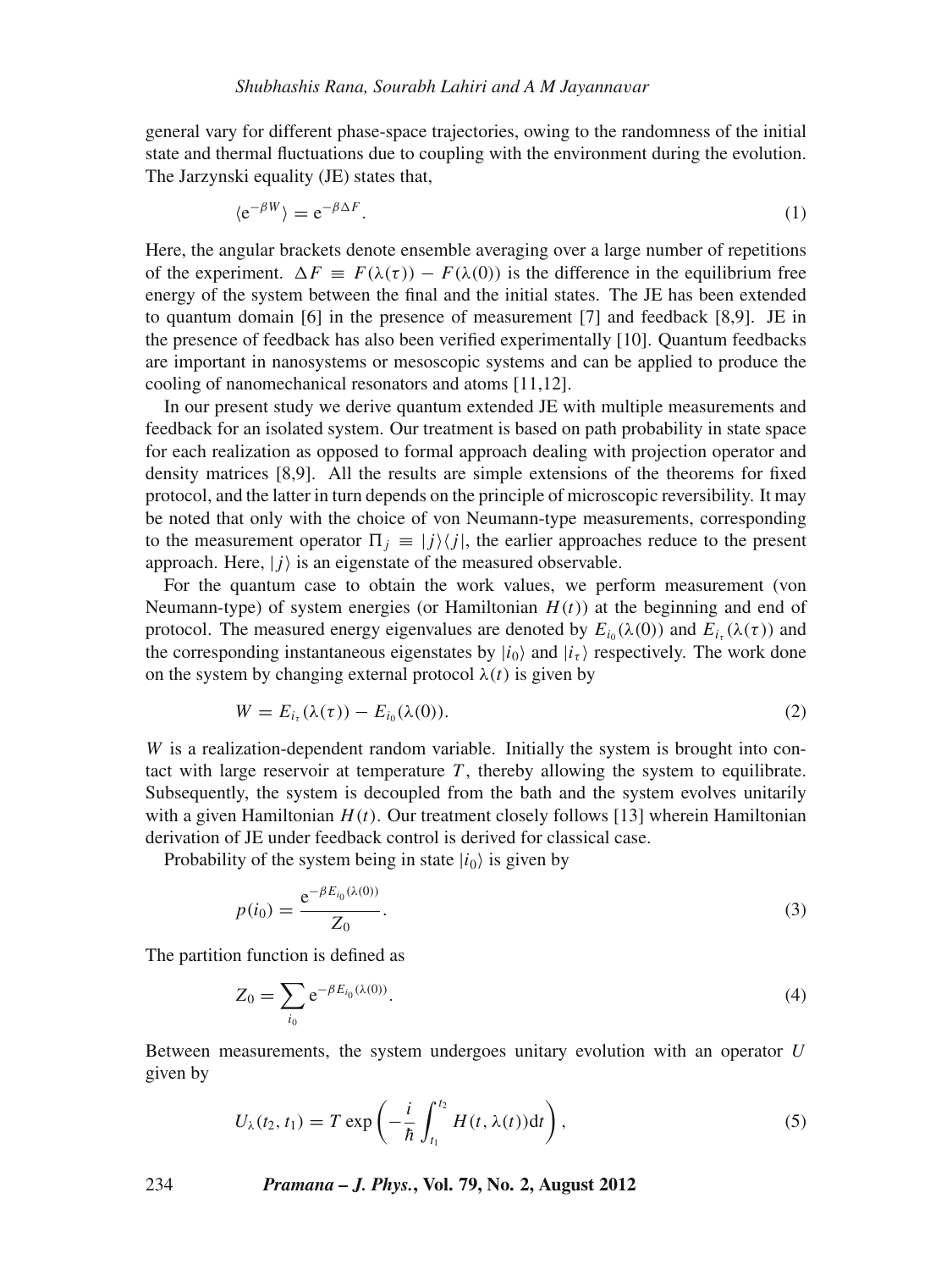where *T* denotes time ordering and  $H(t)$  is the system Hamiltonian. The probability of the system initially in the state  $|i_0\rangle$  to be found in state  $|i_\tau\rangle$  at time  $\tau$  is given by

$$
P(i_{\tau}|i_0) = |\langle i_{\tau}|U_{\lambda}(\tau,0)|i_0\rangle|^2. \tag{6}
$$

Thus the joint probability of state being in  $|i_0\rangle$  and  $|i_{\tau}\rangle$  is

$$
P(i_{\tau}, i_0) = P(i_{\tau}|i_0) p(i_0) \qquad \text{(Bayes' theorem)}.
$$
 (7)

In §2, we rederive the JE for a quantum particle to make the paper self-consistent. In §3, we derive the same with measurements of arbitrary observables being performed in-between. In §4, we derive the extended JE for a system with the protocol being monitored by a feedback control that changes the protocol according to the outcomes of the measurements performed. In §5 generalized JE involving efficacy parameter is derived.

#### **2. Jarzynski equality**

For deriving JE we need to calculate  $\langle e^{-\beta W} \rangle$  which is given by

$$
\langle e^{-\beta W} \rangle = \sum_{i_{\tau}, i_0} e^{-\beta W} P(i_{\tau}, i_0). \tag{8}
$$

Substituting the expression for realization-dependent work (eq. (2)) and joint probability  $P(i_7, i_0)$  (eq. (7)) and using eqs (3) and (6) we get

$$
\langle e^{-\beta W} \rangle = \sum_{i_0, i_\tau} e^{-\beta (E_{i_\tau}(\lambda(\tau)) - E_{i_0}(\lambda(0))} |\langle i_\tau | U_\lambda(\tau, 0) | i_0 \rangle|^2 \frac{e^{-\beta E_{i_0}(\lambda(0))}}{Z_0}
$$
  
= 
$$
\sum_{i_0, i_\tau} \frac{e^{-\beta E_{i_\tau}(\lambda(\tau))}}{Z_0} \langle i_\tau | U_\lambda(\tau, 0) | i_0 \rangle \langle i_0 | U_\lambda^\dagger(\tau, 0) | i_\tau \rangle.
$$
 (9)

Making use of completeness relation  $\sum_{i_0} |i_0\rangle\langle i_0| = 1$  and normalization condition  $\langle i_{\tau} | i_{\tau} \rangle = 1$  and unitarity of evolution,  $U_{\lambda}^{\dagger} U_{\lambda} = 1$ , we have

$$
\langle e^{-\beta W} \rangle = \sum_{i_{\tau}} \frac{e^{-\beta E_{i_{\tau}}}(\lambda(\tau))}{Z_0} = \frac{Z_{\tau}}{Z_0} = e^{-\beta \Delta F},\tag{10}
$$

where  $Z_{\tau} = \sum_{i_{\tau}} e^{-\beta E_{i_{\tau}}(\lambda(\tau))}$  is the partition function of the system with the control parameter held fixed at  $\lambda(\tau)$  and  $\Delta F = \ln(Z_0/Z_\tau)$  is the equilibrium free energy difference between final and initial states. This is the quantum version of the JE [6]. Using Jensen's inequality, we retrieve the second law from the above relation:

$$
\langle W \rangle \geq \Delta F,\tag{11}
$$

implying second law is valid for average *W* although for some individual realizations, *W* can be less than  $\Delta F$ .

# **3. JE in the presence of measurement**

This time, one intermediate measurement (of arbitrary observables, not necessarily the Hamiltonian) at time  $t_1$  has been carried out but the entire protocol  $\lambda(t)$  is predetermined. At time  $t_1$  the state collapses to one of the eigenstates of the measured observable, say

*Pramana – J. Phys.***, Vol. 79, No. 2, August 2012** 235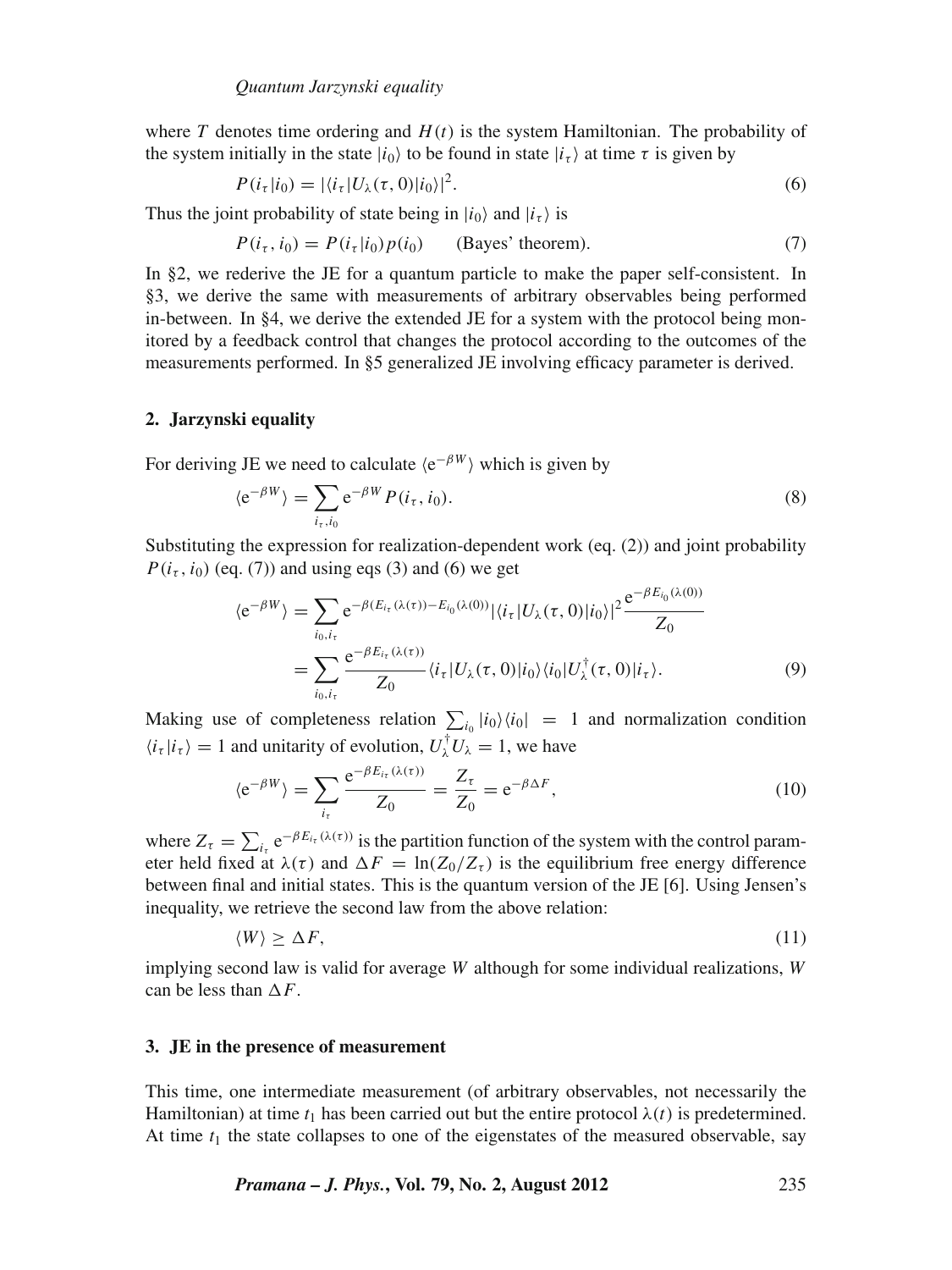## *Shubhashis Rana, Sourabh Lahiri and A M Jayanna*v*ar*

 $|i_1\rangle$ , after which it evolves according to the unitary operator  $U_1(\tau, t_1)$  up to the final time  $\tau$ . It is to be noted that the projective measurements result in the collapse of the system state to one of the eigenstates and leads to decoherence and dephasing. If along two paths, intermediate measurements are performed, then the interference between alternative paths disappears and quantum effects are suppressed. Hence in the presence of measurement, path probabilities in state space obey simple classical probability rules. For example, the path probability is simply the product of the transition probabilities between subsequent measured states. However, it may be noted that quantum mechanics enters through the explicit calculation of transition probabilities between states. The joint probability of the state trajectory is

$$
P(i_{\tau}, i_1, i_0) = p(i_{\tau}|i_1) p(i_1|i_0) p(i_0)
$$
\n(12)

$$
= |\langle i_{\tau} | U_{\lambda_{y_1}}(\tau, t_1) | i_1 \rangle|^2 |\langle i_1 | U_{\lambda}(t_1, 0) | i_0 \rangle|^2 p(i_0). \tag{13}
$$

Then,

$$
\langle e^{-\beta W} \rangle = \sum_{i_{\tau}, i_1, i_0} e^{-\beta W} P(i_{\tau}, i_1, i_0).
$$

Using eqs (2), (13) and (3)

$$
\langle e^{-\beta W} \rangle = \sum_{i_0, i_1, i_\tau} e^{-\beta (E_{i_\tau}(\lambda(\tau)) - E_{i_0}(\lambda(0))} |\langle i_1 | U_\lambda(t_1, 0) | i_0 \rangle|^2 |\langle i_\tau | U_\lambda(\tau, t_1) | i_1 \rangle|^2
$$
  
\n
$$
\times \frac{e^{-\beta E_{i_0}(\lambda(0))}}{Z_0}
$$
  
\n
$$
= \sum_{i_0, i_1, i_\tau} \frac{e^{-\beta E_{i_\tau}(\lambda(\tau))}}{Z_0} \langle i_1 | U_\lambda(t_1, 0) | i_0 \rangle \langle i_0 | U_\lambda^\dagger(t_1, 0) | i_1 \rangle |\langle i_\tau | U_\lambda(\tau, t_1) | i_1 \rangle|^2
$$
  
\n
$$
= \sum_{i_1, i_\tau} \frac{e^{-\beta E_{i_\tau}(\lambda(\tau))}}{Z_0} \langle i_\tau | U_\lambda(\tau, t_1) | i_1 \rangle \langle i_1 | U_\lambda^\dagger(\tau, t_1) | i_\tau \rangle
$$
  
\n
$$
= \sum_{i_\tau} \frac{e^{-\beta E_{i_\tau}(\lambda(\tau))}}{Z_0} = \frac{Z_\tau}{Z_0} = e^{-\beta \Delta F}.
$$
 (14)

In the above simplification we have used completeness relation, normalization condition and unitarity of  $U_{\lambda}$  as in §2. Thus, we find that the JE remains unaffected even if measurements are performed on the system in between  $(0, \tau)$ . The above treatment can be readily generalized to the case of multiple measurements (see Appendix A). Even though the form of JE is not altered in the presence of measurements, the statistics of the work performed on the system changes (strongly influenced by measurements). This is due to the fact that path probabilities for a given value of work are modified in the presence of measurements. This is clearly illustrated in [14], wherein work distribution has been calculated for the Landau–Zener model in the presence of measurement.

# **4. Extended JE in the presence of feedback**

The extended JE in the presence of feedback has been given by Sagawa and Ueda for both the classical [13,15] and the quantum [9] cases. Feedback means that the system will be controlled by the measurement output. After each measurement, the protocol is changed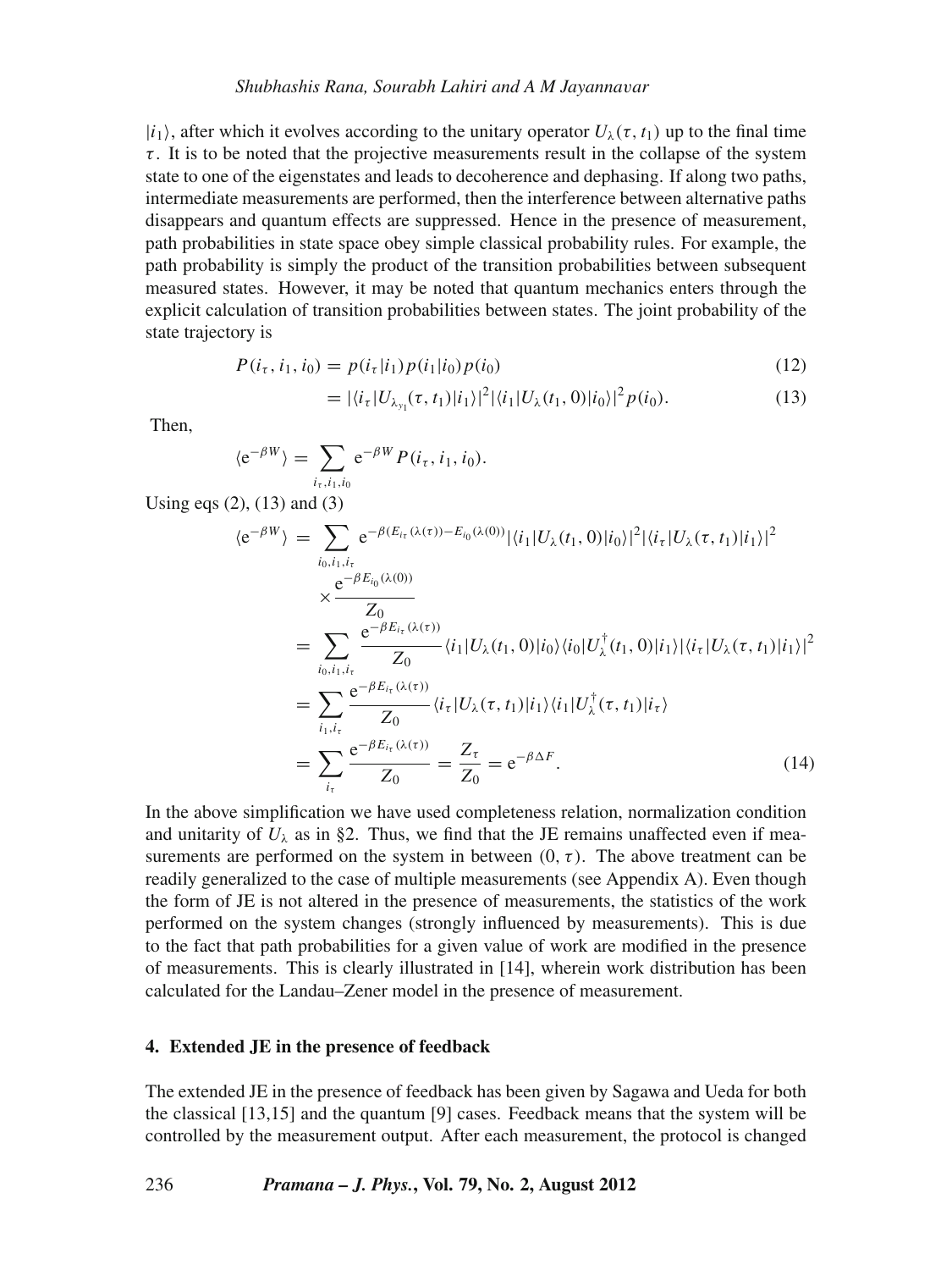# *Quantum Jarzynski equality*

accordingly. Suppose the initial protocol was  $\lambda(t)$ ; at time  $t_1$  a measurement of some observable  $A$  is performed on the system and outcome  $y_1$  is obtained. We then modify our protocol from  $\lambda_0(t)$  to  $\lambda_{y_1}(t)$  and evolve the system up to time  $\tau$ . We assume that the intermediate measurements can involve errors that are purely classical in nature. The error probability is given by  $p(y_1|i_1)$ , where  $|i_1\rangle$  is the actual collapsed eigenstate of *A*. The final value of the protocol  $\lambda_{y_1}(\tau)$  depends on  $y_1$  and hence equilibrium free energy at the end of the protocol depends on  $y_1$ . The mutual information between the actual state  $|i_1\rangle$  and the measured value  $y_1$  is

$$
I = \ln \frac{p(y_1|i_1)}{p(y_1)}.
$$
\n(15)

Here,  $p(y_1)$  is the probability density of the outcome  $y_1$ . The mutual information *I* quantifies a change in uncertainty about the state of the system upon making measurement [16]. Note that *I* can be positive or negative for a given realization; however,  $\langle I \rangle$  is always positive. The probability of the state trajectory  $|i_0\rangle \rightarrow |i_1\rangle \rightarrow |i_\tau\rangle$  with single measurement is

$$
P(i_{\tau}, i_1, i_0, y_1) = p(i_{\tau}|i_1) p(y_1|i_1) p(i_1|i_0) p(i_0)
$$
  
=  $|\langle i_{\tau}|U_{\lambda_{y_1}}(\tau, t_1)|i_1\rangle|^2 p(y_1|i_1)|\langle i_1|U_{\lambda}(t_1, 0)|i_0\rangle|^2 p(i_0).$  (16)

Now we have,

$$
\langle e^{-\beta(W-\Delta F)-I} \rangle = \int dy_1 \sum_{i_{\tau},i_1,i_0} P(i_{\tau},i_1,i_0,y_1) e^{-\beta(W-\Delta F(y_1))-I}.
$$
 (17)

Substituting the expressions of joint probability  $P(i_\tau, i_1, i_0, y_1)$  (eq. (16)), work *W* (eq. (2)), free energy difference  $\Delta F = Z_0/(Z_\tau(y_1))$ , and mutual information *I* (eq. (15)) and simplifying we get

$$
\langle e^{-\beta(W-\Delta F)-I} \rangle = \int dy_1 \sum_{i_{\tau},i_1,i_0} |\langle i_{\tau} | U_{\lambda_{y_1}}(\tau, t_1) | i_1 \rangle|^2 |\langle i_1 | U_{\lambda}(t_1, 0) | i_0 \rangle|^2 p(y_1)
$$
  

$$
\times \frac{e^{-\beta E_{i_{\tau}}(\lambda_{y_1}(\tau))}}{Z_{\tau}(y)}
$$
  

$$
= \int dy_1 \sum_{i_{\tau},i_1,i_0} |\langle i_{\tau} | U_{\lambda_{y_1}}(\tau, t_1) | i_1 \rangle|^2
$$
  

$$
\times \langle i_1 | U_{\lambda}(t_1, 0) | i_0 \rangle \langle i_0 | U_{\lambda}^{\dagger}(t_1, 0) | i_1 \rangle p(y_1) \frac{e^{-\beta E_{i_{\tau}}(\lambda_{y_1}(\tau))}}{Z_{\tau}(y)}
$$
  

$$
= \int dy_1 \sum_{i_{\tau},i_1} |\langle i_{\tau} | U_{\lambda_{y_1}}(\tau, t_1) | i_1 \rangle|^2 p(y_1) \frac{e^{-\beta E_{i_{\tau}}(\lambda_{y_1}(\tau))}}{Z_{\tau}(y)}
$$

*Pramana – J. Phys.***, Vol. 79, No. 2, August 2012** 237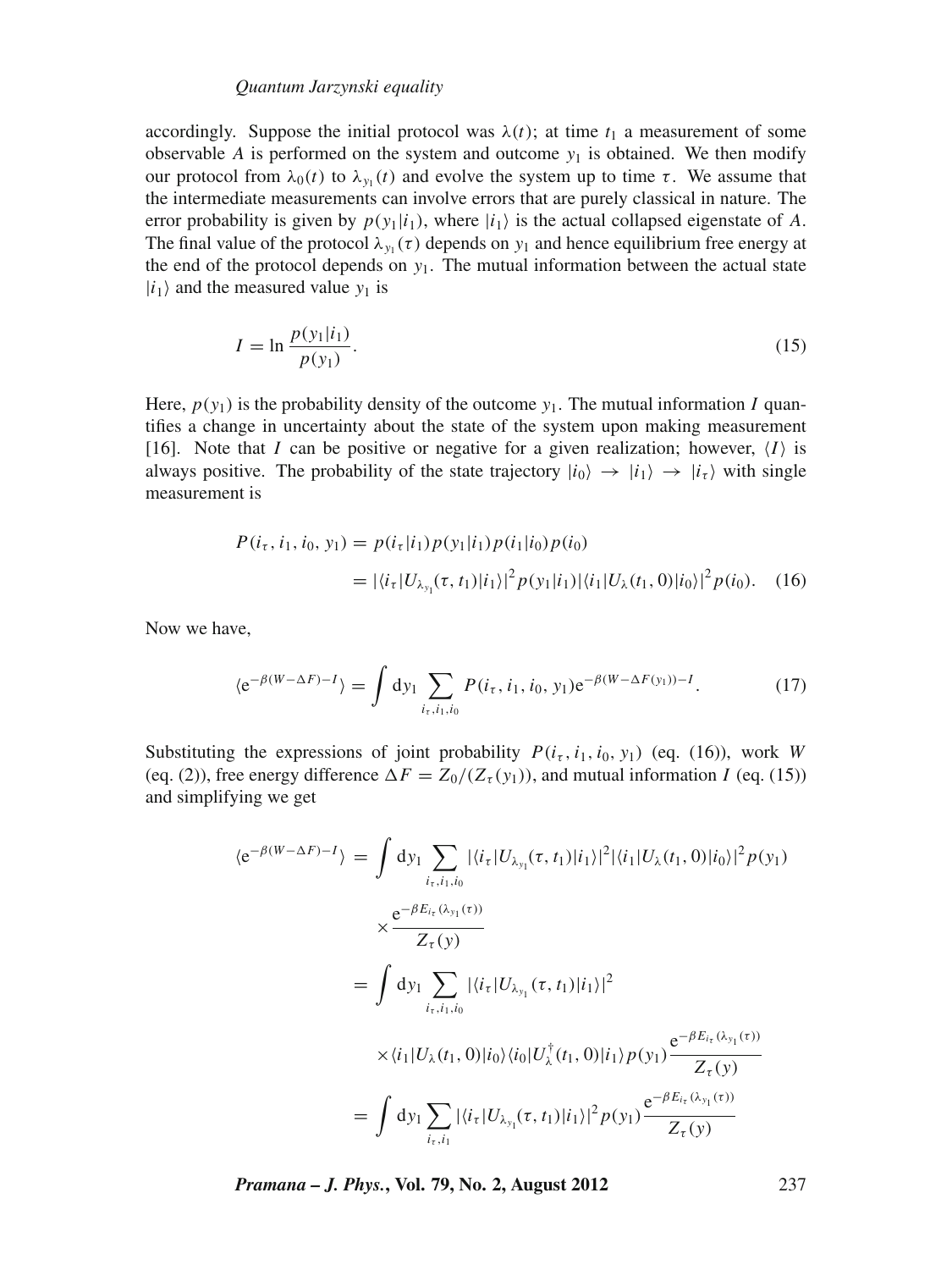*Shubhashis Rana, Sourabh Lahiri and A M Jayanna*v*ar*

$$
= \int dy_1 \sum_{i_{\tau}, i_1} \langle i_{\tau} | U_{\lambda_{y_1}}(\tau, t_1) | i_1 \rangle \langle i_1 | U_{\lambda_{y_1}}^{\dagger}(\tau, t_1) | i_{\tau} \rangle p(y_1)
$$
  
\n
$$
\times \frac{e^{-\beta E_{i_{\tau}}(\lambda_{y_1}(\tau))}}{Z_{\tau}(y)}
$$
  
\n
$$
= \int dy_1 p(y_1) \sum_{i_{\tau}} \frac{e^{-\beta E_{i_{\tau}}(\lambda_{y_1}(\tau))}}{Z_{\tau}(y)}
$$
  
\n
$$
= \int dy_1 p(y_1) = 1.
$$
 (18)

In the second and fourth steps, the modulus squared terms have been rewritten in expanded form and completeness relation is used. The relation (18) constitutes the extended JE in the presence of information. Using Jensen's inequality, one arrives at the generalized version of the second law in the presence of feedback:

$$
\langle W \rangle \ge \langle \Delta F \rangle - k_{\text{B}} T \langle I \rangle,\tag{19}
$$

where the average mutual entropy  $\langle I \rangle$  is always non-negative on account of being a relative entropy [17]. Thus, the lower bound of the mean work done on the system can be lowered by a term that is proportional to the average of the mutual information. In other words, with the help of an efficiently designed feedback, we can extract more work from the system. The above treatment can be readily extended to the case of multiple measurements between  $(0, \tau)$ , not necessarily at equal intervals of time. This is given in Appendix B.

# **5. Generalized JE and efficacy parameter in the presence of feedback**

The efficacy parameter  $\gamma$  [8,13,15] provides a measure of how efficiently our feedback is able to extract work from the system. It is defined as

$$
\gamma \equiv \langle e^{-\beta(W-\Delta F)} \rangle = \int dy_1 \sum_{i_{\tau},i_1,i_0} P(i_{\tau}, i_1, i_0, y_1) e^{-\beta(W-\Delta F)}.
$$
 (20)

Here we have assumed single intermediate measurement. Substituting the expressions of joint probability  $P(i_t, i_1, i_0, y_1)$  (eq. (16)), work *W* (eq. (2)), free energy difference  $\Delta F = Z_0/(Z_{\tau}(y_1))$ , and information *I* (eq. (15)), we get

$$
\langle e^{-\beta(W-\Delta F)} \rangle = \int dy_1 \sum_{i_{\tau},i_{1},i_{0}} |\langle i_{\tau} | U_{\lambda_{y_{1}}}(\tau, t_{1}) | i_{1} \rangle|^{2} |\langle i_{1} | U_{\lambda}(t_{1}, 0) | i_{0} \rangle|^{2} p(y_{1} | i_{1})
$$
  

$$
\times \frac{e^{-\beta E_{i_{\tau}}(\lambda_{y_{1}}(\tau))}}{Z_{\tau}(y)}
$$
  

$$
= \int dy_1 \sum_{i_{\tau},i_{1},i_{0}} |\langle i_{\tau} | U_{\lambda_{y_{1}}}(\tau, t_{1}) | i_{1} \rangle|^{2}
$$
  

$$
\times \langle i_{1} | U_{\lambda}(t_{1}, 0) | i_{0} \rangle \langle i_{0} | U_{\lambda}^{\dagger}(t_{1}, 0) | i_{1} \rangle p(y_{1} | i_{1}) \frac{e^{-\beta E_{i_{\tau}}(\lambda_{y_{1}}(\tau))}}{Z_{\tau}(y)}
$$

238 *Pramana – J. Phys.***, Vol. 79, No. 2, August 2012**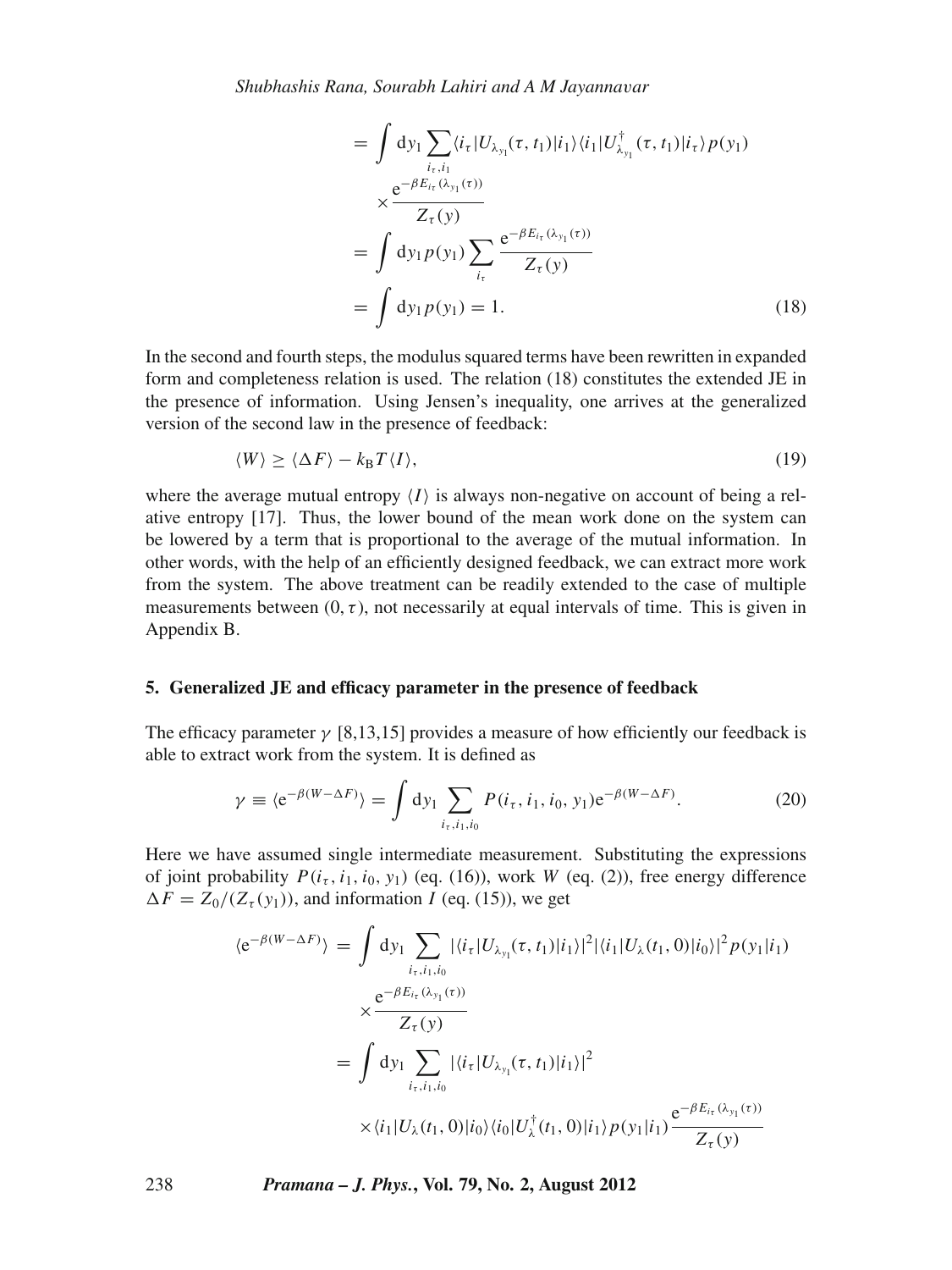*Quantum Jarzynski equality*

$$
= \int dy_1 \sum_{i_\tau, i_1} |\langle i_\tau | U_{\lambda_{y_1}}(\tau, t_1) | i_1 \rangle|^2 p(y_1 | i_1) \frac{e^{-\beta E_{i_\tau}(\lambda_{y_1}(\tau))}}{Z_\tau(y)}.
$$
 (21)

For further calculations we need to take into account time-reversed path. For this we introduce time reversal operator  $\Theta$  with the properties  $\Theta^{\dagger} = \Theta$  and  $\Theta^{\dagger} \Theta = 1$ . Let  $|i_0^* \rangle$ denote the time-reversed state of  $|i_0\rangle$ , i.e.  $|i_0^*\rangle = \Theta |i_0\rangle$ . It follows [18]

$$
\Theta U_{\lambda_{y_1}}(\tau, t_1) \Theta^{\dagger} = U_{\lambda_{y_1}^{\dagger}}(\tilde{\tau}, \tilde{t}_1), \tag{22}
$$

where  $\tilde{t} = \tau - t$ , i.e. the time calculated along reverse process. We assume timereversibility of measurements,  $p(y_1^*|i_1^*) = p(y_1|i_1)$  [8],  $y_1^*$  being the time-reversed value of  $y_1$ . As *i*<sup>\*</sup> and *i* have one-to-one correspondence, the summation over  $i_1$ ,  $i_\tau$  is equivalent to that over  $i_1^*, i_\tau^*$ . We get

$$
\langle e^{-\beta(W-\Delta F)} \rangle = \int dy_1 \sum_{i_{\tau}^*, i_{\tau}^*} |\langle i_{\tau} | \Theta^{\dagger} \Theta U_{\lambda_{y_1}}(\tau, t_1) \Theta^{\dagger} \Theta | i_1 \rangle|^2 p(y_1 | i_1) \frac{e^{-\beta E_{i_{\tau}}(\lambda_{y_1}(\tau))}}{Z_{\tau}(y)}
$$
  
\n
$$
= \int dy_1 \sum_{i_{\tau}^*, i_{\tau}^*} |\langle i_{\tau}^* | U_{\lambda_{y_1}^*}(\tilde{\tau}, \tilde{i}_1) | i_1^* \rangle|^2 p(y_1^* | i_1^*) \frac{e^{-\beta E_{i_{\tau}}(\lambda_{y_1}(\tau))}}{Z_{\tau}(y)}
$$
  
\n
$$
= \int dy_1 \sum_{i_{\tau}^*, i_{\tau}^*} |\langle i_1^* | U_{\lambda_{y_1}^*}(\tilde{\tau}, \tilde{i}_1) | i_{\tau}^* \rangle|^2 p(y_1^* | i_1^*) \frac{e^{-\beta E_{i_{\tau}}(\lambda_{y_1}(\tau))}}{Z_{\tau}(y)}
$$
  
\n
$$
= \int dy_1 \sum_{i_{\tau}^*, i_{\tau}^*} |\langle i_1^* | U_{\lambda_{y_1}^*}(\tilde{i}_1, \tilde{\tau}) | i_{\tau}^* \rangle|^2 p(y_1^* | i_1^*) \frac{e^{-\beta E_{i_{\tau}}(\lambda_{y_1}(\tau))}}{Z_{\tau}(y)}
$$
  
\n
$$
= \int dy_1 \sum_{i_{\tau}^*, i_{\tau}^*} P_{\lambda_{y_1}^*} (i_1^* | i_{\tau}^*) p(y_1^* | i_1^*) p(i_{\tau}), \qquad (23)
$$

where

$$
P_{\lambda_{y_1}^{\dagger}}(i_1^*|i_{\tau}^*) = |\langle i_1^*|U_{\lambda_{y_1}^{\dagger}}(\tilde{t}_1, \tilde{\tau})|i_{\tau}^* \rangle|^2, \tag{24}
$$

is the conditional probability of time-reversed trajectory from state  $|i_{\tau}^* \rangle$  to  $|i_1^* \rangle$ . We also have

$$
P(i_{\tau}^{*}) = P(i_{\tau}) = \frac{e^{-\beta E_{i_{\tau}}(\lambda_{y_{1}}(\tau))}}{Z_{\tau}(y_{1})},
$$
\n(25)

which is the initial probability distribution of the time-reversed process with fixed protocol  $\lambda_{y_1}^{\dagger}(\tau)$ . Substituting eq. (25) in eq. (23) and using Bayes' theorem we get

$$
\gamma = \langle e^{-\beta(W - \Delta F)} \rangle = \int dy_1 \sum_{i_1^*} p(y_1^* | i_1^*) P_{\lambda_{y_1}^*} (i_1^*) = \int dy_1 P_{\lambda_{y_1}^*} (y_1^*).
$$
 (26)

The physical meaning of the efficacy parameter is apparent now: it is the total probability of observing time-reversed outcomes along time-reversed protocols. Thus expression for the efficacy parameter remains the same as in the classical case. For multiple measurements, efficacy parameter is given by  $\gamma = \int dy_1 \cdots dy_n P_{\lambda^{\dagger}}(y_1^* \cdots y_n^*)$ . The derivation is simple and we are not reproducing it here.

*Pramana – J. Phys.***, Vol. 79, No. 2, August 2012** 239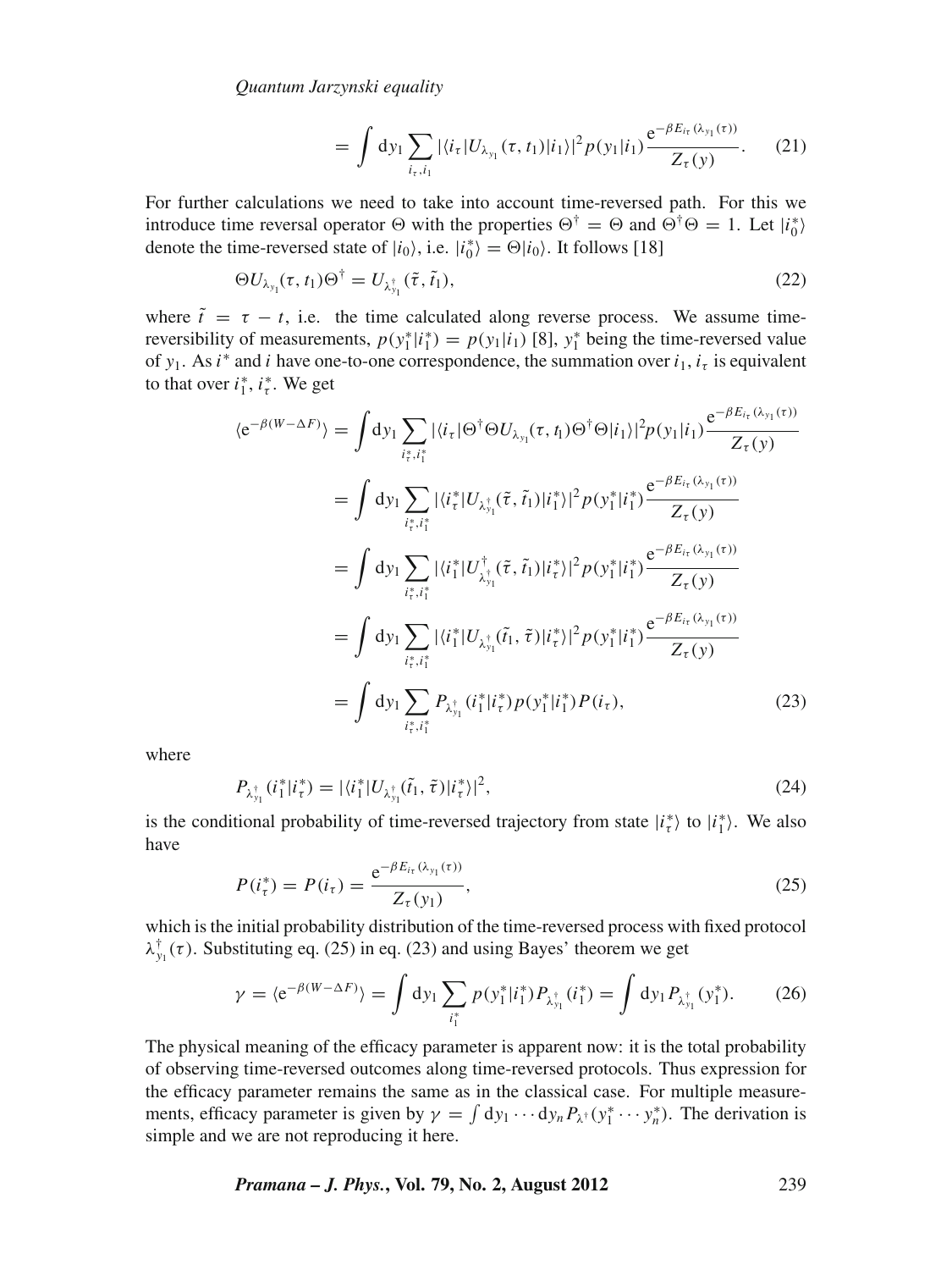In conclusion, we have shown that the quantum extension of JE with multiple measurements and measurement accompanied feedback and quantum efficacy parameter retain the same expressions as in the classical case. This is mainly due to the measurements performed being of von Neumann projective type accompanied by classical errors, and system being isolated. We have also shown that in quantum case, entropy production fluctuation theorems retain the same form as in the classical case with measurement and feedback. The results will be published elsewhere.

#### **Acknowledgement**

AMJ thanks DST, India for financial support.

## **Appendix A. JE in the presence of multiple measurements**

We consider *n* number of intermediate measurements of any observable being performed at time  $t_1, t_2, ..., t_n$  and the system collapses to its corresponding eigenstate at  $|i_1\rangle$ ,  $|i_2\rangle$ , ...,  $|i_n\rangle$  respectively. Here we have considered that the system evolves with the predetermined protocol  $\lambda(t)$ . The probability of the corresponding state trajectory

$$
P(i_{\tau},...,i_{2},i_{1},i_{0}) = p(i_{\tau}|i_{n}) \cdots p(i_{2}|i_{1})p(i_{1}|i_{0})p(i_{0})
$$
  
=  $|\langle i_{\tau}|U_{\lambda}(\tau,t_{n})|i_{n}\rangle|^{2} \cdots |\langle i_{2}|U_{\lambda}(t_{2},t_{1})|i_{1}\rangle|^{2}$   
 $\times |\langle i_{1}|U_{\lambda}(t_{1},0)|i_{0}\rangle|^{2}p(i_{0}).$  (27)

$$
\langle e^{-\beta W} \rangle = \sum_{i_0, i_1, \dots, i_{\tau}} e^{-\beta (E_{i_{\tau}}(\lambda(\tau)) - E_{i_0}(\lambda(0)))} P(i_{\tau}, \dots, i_2, i_1, i_0)
$$
  
= 
$$
\sum_{i_0, i_1, \dots, i_{\tau}} e^{-\beta (E_{i_{\tau}}(\lambda(\tau)) - E_{i_0}(\lambda(0))} |\langle i_{\tau} | U_{\lambda}(\tau, t_n) | i_n \rangle|^2 \cdots |\langle i_2 | U_{\lambda}(t_2, t_1) | i_1 \rangle|^2
$$

$$
\times |\langle i_1|U_\lambda(t_1,0)|i_0\rangle|^2 p(i_0). \tag{28}
$$

Using completeness and normalization of eigenstates  $|i_0\rangle$ ,  $|i_1\rangle$ , ...,  $|i_n\rangle$  and unitarity of evolution, we get after simplification

$$
\langle e^{-\beta W} \rangle = \sum_{i_{\tau}} \frac{e^{-\beta E_{i_{\tau}}(\lambda(\tau))}}{Z_0} = \frac{Z_{\tau}}{Z_0} = e^{-\beta \Delta F}.
$$
 (29)

Thus JE retains the same classical form even in the presence of multiple measurements.

#### **Appendix B. Multiple measurement and feedback**

Let the outcome of measurement values at time  $t_1, t_2, ..., t_n$  is  $y_1, y_2, ..., y_n$  with a classical measurement error  $p(y_1|i_1)$ ,  $p(y_2|i_2)$ , ...,  $p(y_n|i_n)$  respectively when actual intermediate states are  $|i_1\rangle$ ,  $|i_2\rangle \cdots |i_n\rangle$ . The state  $|i_0\rangle$  and  $|i_\tau\rangle$  are the observed projected eigenstates of energy observable in the beginning and end of the protocol. The total path probability can be expressed as

$$
P(i_{\tau},...,i_{1},i_{0},y_{n},...,y_{1})
$$
\n
$$
= |\langle i_{\tau}|U_{\lambda_{y_{n}}}(\tau,t_{1})|i_{n}\rangle|^{2} \cdots p(y_{2}|i_{2})|\langle i_{2}|U_{\lambda_{1}}(t_{2},t_{1})|i_{1}\rangle|^{2} p(y_{1}|i_{1})
$$
\n
$$
\times |\langle i_{1}|U_{\lambda}(t_{1},0)|i_{0}\rangle|^{2} p(i_{0}). \qquad (30)
$$

240 *Pramana – J. Phys.***, Vol. 79, No. 2, August 2012**